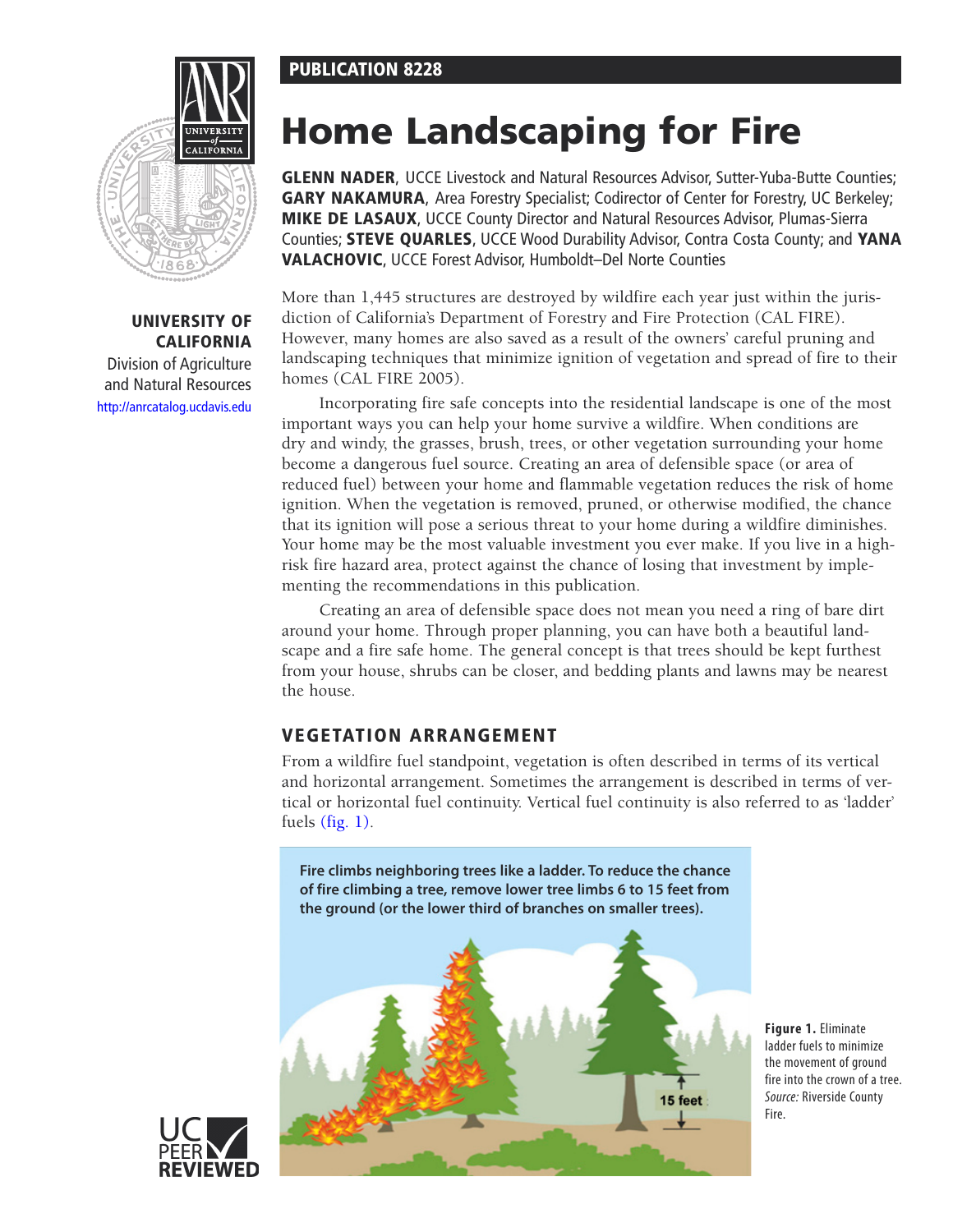**Fire spreads on the ground from plant to plant and to your home. To reduce the chance of fire spreading to your home, increase the spacing between plants. (x = plant removed)**



**Figure 2.** Horizontal arrangement of vegetation. *Source:* Riverside County Fire.

Most wildfires begin as surface fires. They will not reach the crown of a tree if the vertical fuel continuity has been eliminated. Once the fire reaches the crown of a tree, the heat intensity (the energy released and flame length when vegetation burns) is increased; this can then increase the combustibility of the surrounding vegetation. Therefore, it is important to prune taller trees by removing branches that are close to the ground.

Horizontal fuel continuity allows the fire to spread across the landscape. Breaking up the horizontal fuel continuity through wider spacing of the vegetation can greatly reduce the fire intensity (fig. 2). The wider the spacing between plants, the greater the wind velocity must be to spread the fire. The actual between-plant spacing depends on one's aversion to the risk of fire spreading to one's home, and the associated chance of losing it. Ultimately, choices regard-

ing the selection, placement, and maintenance of near-home vegetation, plus choices regarding the material selection and maintenance of your home, will affect whether or not your home survives a wildfire.

# Two important Zones around your home

A fire safe landscape consists of two zones: the home defense zone and the reduced fuel zone (fig. 3). The home defense zone is within 30 feet of the house. The reduced fuel zone lies beyond the home defense zone and extends out at least 100 feet from



**Figure 3.** Keep branches trimmed at least 10 feet from your roof and eliminate combustible plants or material under the eaves and next to the house siding and vents. *Source:* CAL FIRE.

the house or to your property line. (See the metric conversion table at the end of this publication.) Greater defense zone widths are necessary when your home is on a steep slope or in a windswept exposure. Specific recommendations for each zone are described below and pertain to the State Responsibility Area (SRA) protected by CAL FIRE. Local Responsibility Areas that are protected by fire departments may have different requirements.

# Home defense zone

The 2005 revision of California Public Resources Code § 4291 requires the removal and clearance of all flammable vegetation and other combustible growth within 30 feet of the house, with certain exceptions. Single specimens of trees, shrubs, or other vegetation may be retained provided that they are well spaced and well pruned. In other words, the landscape condition should not support the spread of fire to other vegetation or to a building or structure.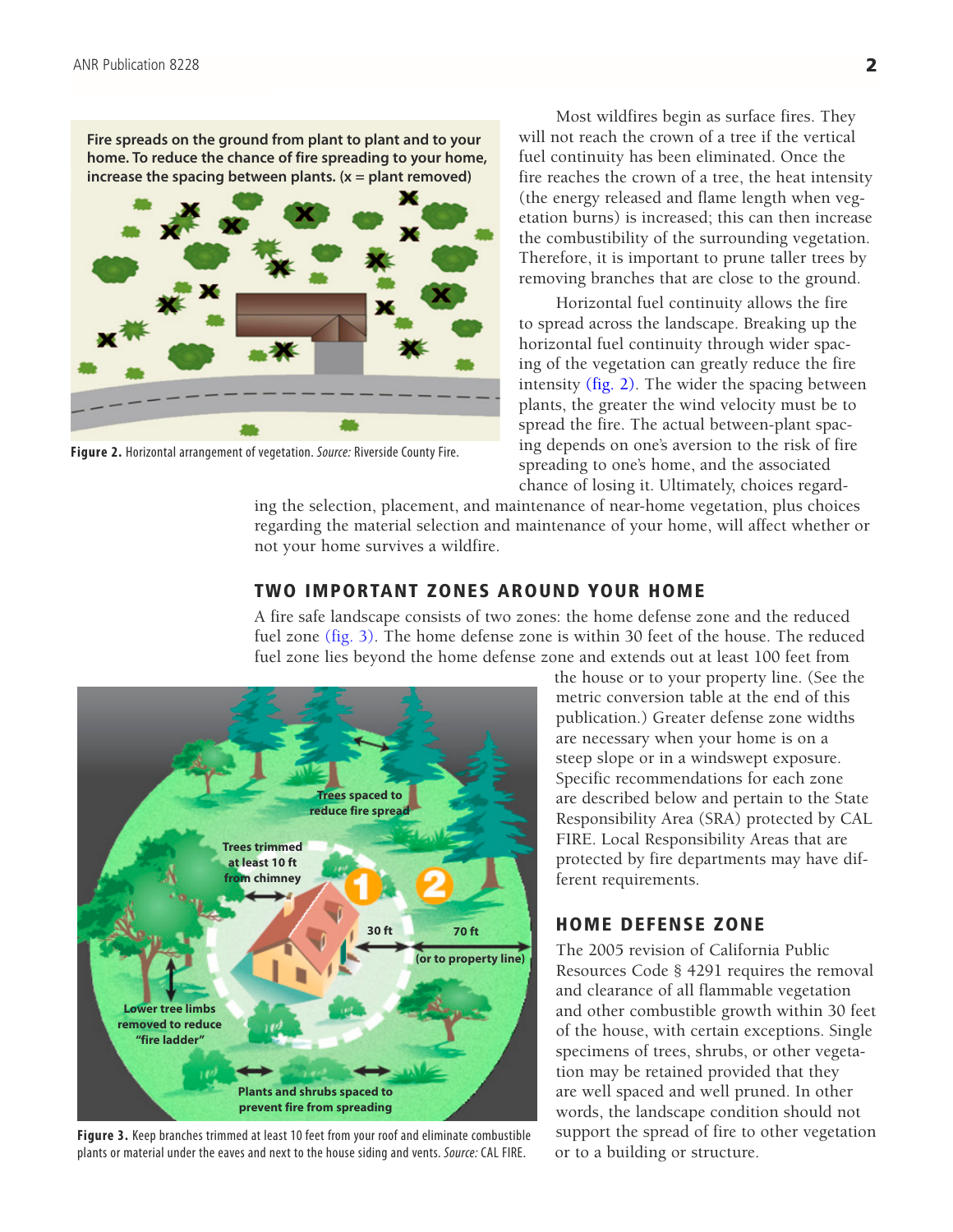The objectives of the home defense zone include the following:

- Maintain high moisture content in the vegetation.
- Decrease plant fuel density by increasing space between the branches.
- Shorten plant height.
- Create and maintain proper spacing between plants and the home.
- Remove combustible materials (such as firewood, twigs, needles and leaves, dry or cured grasses, shrubs, woodpiles, building materials, cardboard boxes, and solvents) within 30 feet of the home, garage, outbuildings, and propane or other fuel tanks.

Your home can be exposed to fire in three different ways:

#### Embers

These are glowing or burning pieces of vegetation or construction debris that are lofted during the wildfire. Embers can move up to a mile ahead of a fire storm. These small embers or sparks may fall on the vegetation near your home; on dry leaves, needles, or twigs on your roof; on the roof and then subsequently concentrate within 5 feet of the house; or under your deck with subsequent ignition of vegetation or debris that could then ignite and burn down your house. If ignited from embers that come from outlying areas, a continuous sequence of vegetation can carry flames from your landscaping to your house. The concentration of embers that land on the roof and roll off of it makes the removal of all flammable material within 5 feet of the house critical.

#### Radiant heat

This is the heat given off by burning materials that is transferred through the air to other materials or objects. Radiant heat from a fire near your house can heat the surface of combustible building materials to a point where combustion occurs.

#### Flame impingement

This refers to the transfer of heat by direct flame exposure*.* Direct contact with fire flames will heat the combustible building materials of your home. Depending on the exposure (i.e., time and intensity) of the flame, materials can ignite or break. For example, in a high-intensity fire, your siding material could ignite or the glass in your windows could break.

#### Fire Resistant Plants

Some landscape plants are described and marketed as fire resistant. It is important to remember that, given certain conditions, *all* plants can burn regardless of how they are classified. In general, select plants that are low growing, open structured, and less resinous. However, how your plants are maintained and where they are placed is as important as the species of plants that you choose. Cultural practices and landscape management (e.g., pruning, irrigation, and cleanup) have a greater impact on whether or not a plant ignites than does the species. When choosing plants for a fire safe landscape, select those with the following characteristics (Barkley 2005):

- High moisture content in leaves (as these ignite and burn more slowly). Deciduous trees are generally more fire resistant than evergreens, because they have higher moisture content when in leaf.
- Little or no seasonal accumulation of dead vegetation.
- Open branching habits (as they provide less fuel for fires).
- Fewer total branches and leaves (again, less fuel for fires).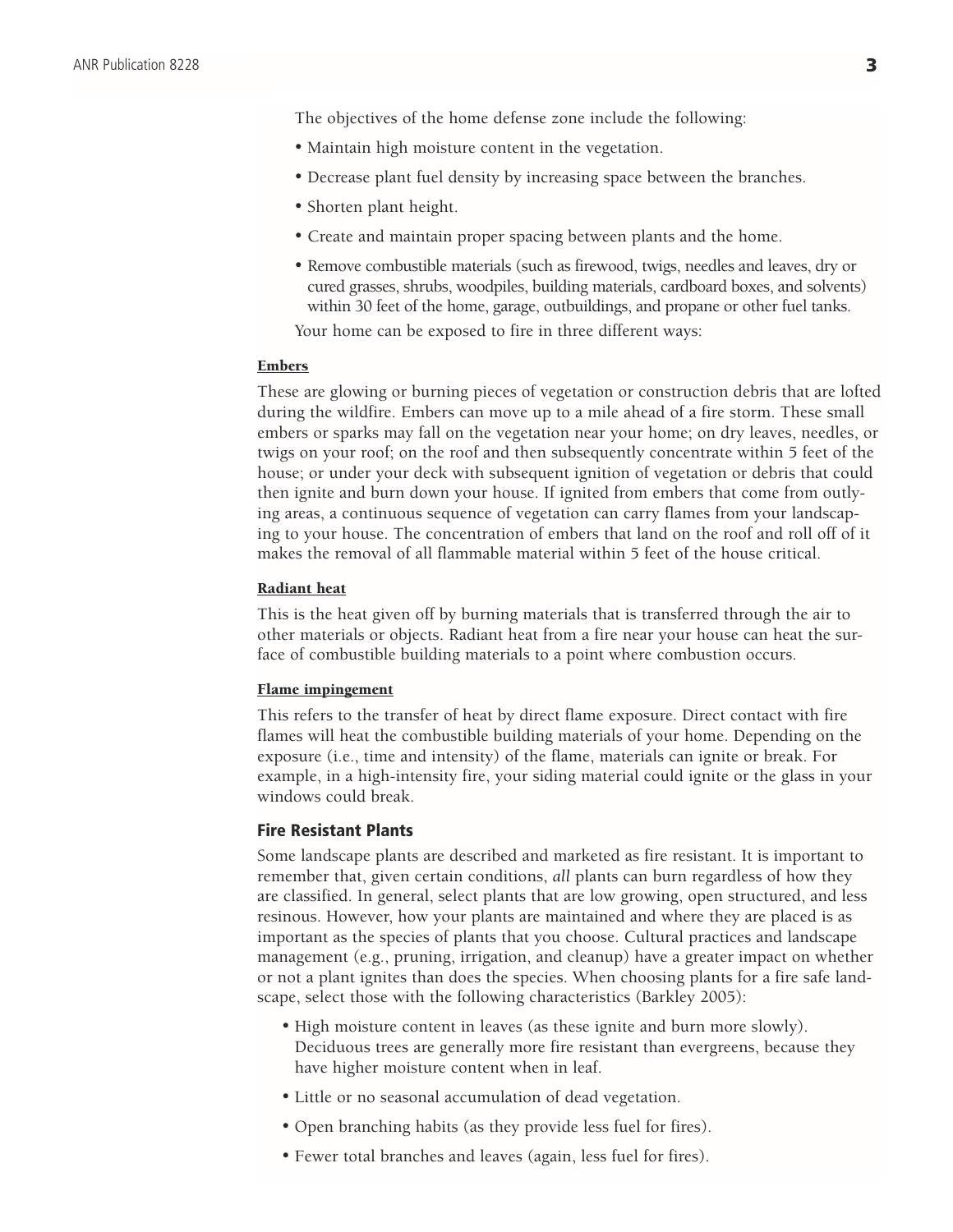- Slow growing, so less pruning is required (to keep open structure as noted above).
- • Nonresinous material on the plant (i.e., stems, leaves, or needles that are not resinous, oily, or waxy). Junipers, pines, spruces, and firs are resinous and highly flammable.

# How To Plant and Maintain Vegetation

Healthy lawn, ground cover, and perennials form a greenbelt in the home defense zone. Plants that are green and lush give better protection. If regularly watered and maintained to eliminate the accumulation of dry plant litter, these plants will be far less likely to carry fire to your home. While all plants will eventually burn, healthy ones with a high moisture content will be more difficult to ignite. Drip irrigation systems are effective and conserve water because they target where the water goes and control the quantity. Use sprinklers for lawns and ensure that your lawn is getting the right amount of water to keep it green, healthy, and thereby fire resistant. The home defense zone can contain the occasional individual shrub or tree that is located at least 10 feet from the house. By grouping plants of similar height and with similar water requirements, you can create a landscape mosaic that uses water more efficiently and is more likely to slow the spread of fire.

### Use Noncombustible Materials

Use masonry, gravel, or stone walls to separate plant groups, thus adding to the variety and improving the fire resistance of your landscape. Another way to break up fuel continuity is to use decorative rock, gravel and stepping stone pathways, cement driveways and walkways, and retaining walls as your landscape's "hardscape" that is less flammable. Replace bare, weedy, or unsightly patches near your home with ground cover, rock gardens, vegetable gardens, and fire resistant mulches.

#### Mulch Conserves Moisture But Also Burns

Carefully choose the location of plants or garden beds that will need mulch. Mulches are valuable because they conserve moisture, reduce weed growth, and also cover up weed cloth. However, be careful not to use too much bark mulch in garden beds near your home or outbuildings. In general, fine (less than  $\frac{1}{4}$  inch particles) or stringy mulches ignite and burn more rapidly than larger chunks. When exposed to fire, thick mulch layers (greater than 2 inches deep) tend to smolder and are difficult to extinguish. Do not use wood or bark mulches within 3 to 5 feet of the house. Instead consider colored rock or other less flammable material.

## Where To Plant

Avoid putting plants in the following locations to minimize the movement of fire from vegetation to the home:

- adjacent to the siding
- under vents or eaves
- tree limbs over the roof
- under or near the deck

## Reduced Fuel Zone

The reduced fuel zone is an area adjacent to the home defense zone. It extends out at least an additional 70 feet away from the house (for a total of 100 feet), where the ground slope around the home is less than 10 percent. In this zone the trees and brush should be thinned out. To determine the additional distance required for slopes of more than 10 percent, multiply the number of degrees over 10 percent for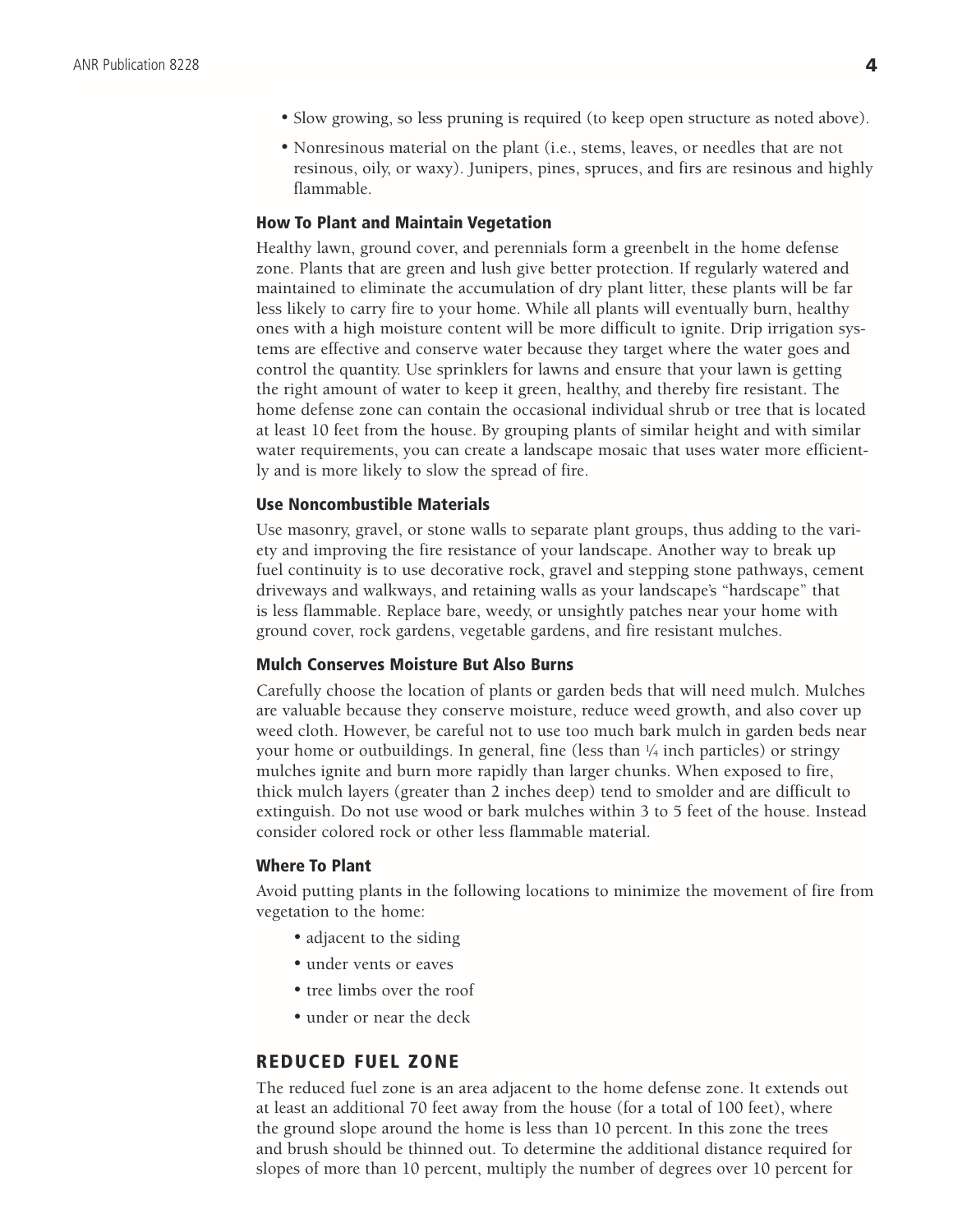the uphill and sides by three and add it to 100. On the downhill side, multiply the number of degrees over 10 percent by five and add to 100. The key words here are "at least." Your local fire department or insurance company may ask that a larger area be treated. Contact them for requirements in your area.

#### Trees

For slopes that are less than 20 percent, trim or space existing trees so that there is 10 feet of space between the tips of their limbs. Increase the space to 20 feet for slopes that are 20 to 40 percent. For steep slopes over 40 percent, 30 feet of spacing is needed (Simmerman and Fischer 1990). When planting trees, allow for future growth by spacing them 20 to 30 feet apart. If trees are over 18 feet tall, prune limbs up to a height of 6 to 15 feet to reduce the possibility of surface fires spreading into the tree crowns. In order to avoid stress to the tree, no more than one-third of a tree's live limbs should be removed by pruning. Eliminate other ladder fuels by removing all shrubs from around the base of trees.

#### Shrubs

Due to flammability, shrubs should not be used as a visual screen for propane tanks, firewood piles, or other flammable materials. To reduce the fire-spreading potential of shrubs, only plant varieties that are widely separated, low growing, deciduous, and nonresinous. These can be planted individually or in small clumps. The spacing between plants depends on the slope of property. The rule of thumb for spacing (Smith 1998) is:

| Spacing                         |
|---------------------------------|
| 2 times the height of the shrub |
| 4 times the height of the shrub |
| 6 times the height of the shrub |
|                                 |

Yard waste from landscape maintenance can create another fire hazard. This debris should be promptly and legally disposed of to provide a clean, neat landscape. Some Fire Safe Councils provide free chipping programs to assist in the reduction of fuel around the home.

#### Annual Maintenance

Maintenance is critical to fire safety. Over time, plants grow vertically and horizontally; mulches dry out, and leaves and needles accumulate within and around vegetation. All of these contribute to the fuels on which a fire can feed. Even in fire safe landscapes, the accumulation of leaf litter and other debris can give fire a chance to start under porches and decks and on roofs. Regular cleanup is necessary to maintain the fire resistance of your landscape. This is especially true during the fire season. In general:

- Keep plants green during the dry season and use supplemental irrigation if necessary.
- Move and stack firewood at least 30 feet from your home during the fire season. The wood can be moved closer to the home during the winter months when you would be using it.
- • Mow grasses during the green growing season to reduce the potential for fastmoving surface fires. Sparks that can be generated when mowing in dry grass during the fire season can ignite a fire.
- Clean all needles and leaves from the roof, eaves, and rain gutters to protect the roof. Clearing against the foundation provides protection against ignition of the siding.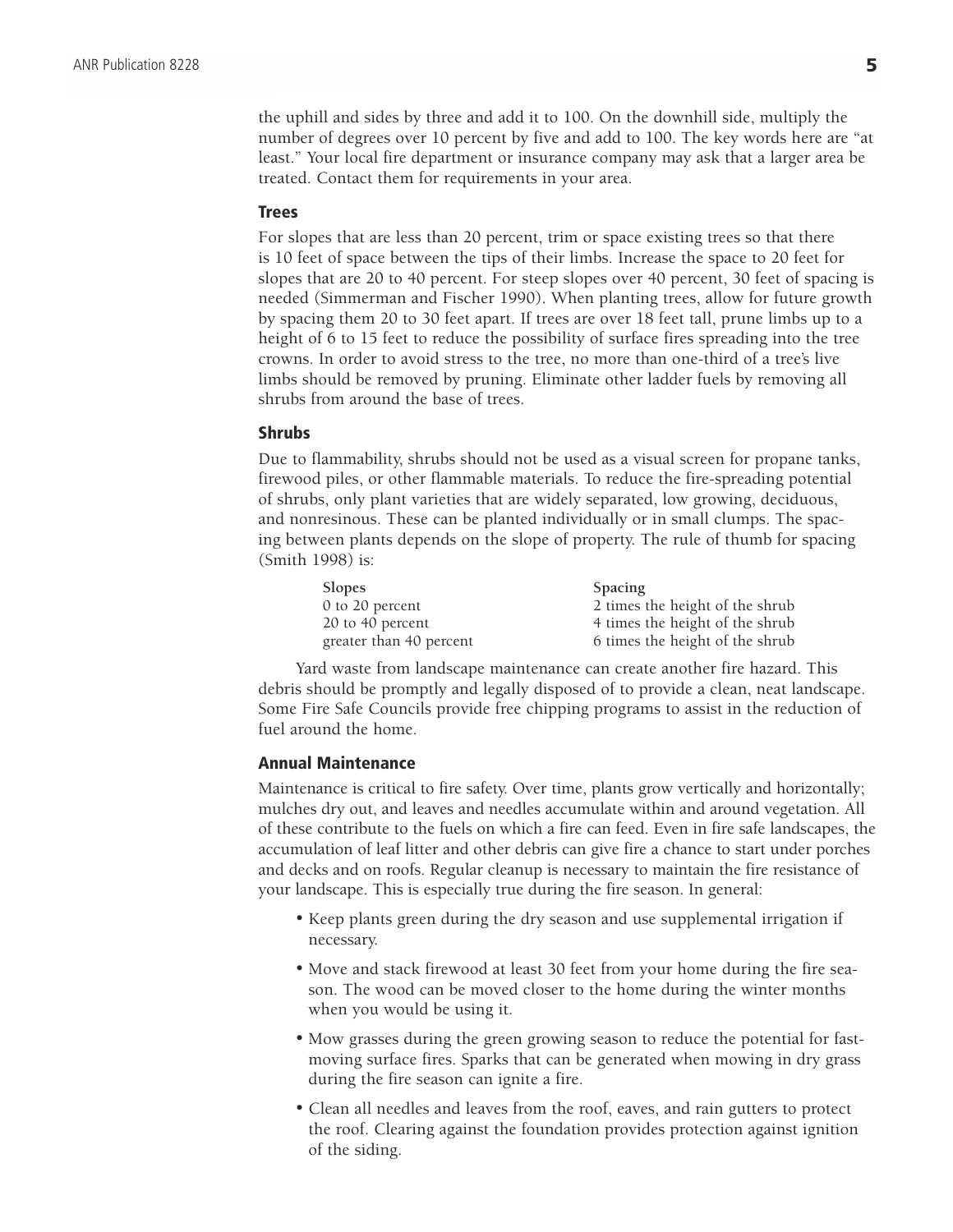- Clear all vegetation and other flammable materials from beneath your deck.
- • Keep trees trimmed at least 10 feet from your chimney and trim all dead limbs hanging over your house or garage.
- Annually check and prune trees and shrubs to maintain the recommended distance between plants.

Lack of attention to these recommendations can result in plants accumulating dead twigs, leaves, and branches, whether or not they are characterized as "fire resistant." Lack of maintenance can easily result in vegetation that is very flammable.

#### **Privacy**

Many landowners move to the country in order to have either more space or screened space between them and their neighbors. Creating a fire safe landscape does not have to reduce your privacy. If possible, maintain your visual screen outside the reduced fuel zone or at least 100 feet from the home. Within this zone, arrange vegetation in small, well*-*spaced groups that can still provide a visual screen of your neighbor's house, while breaking up the horizontal fuel continuity and thereby protecting your home from fire.

# Beyond the Reduced Fuel Zone

When your parcel is greater than an acre or two, you should also consider treating the vegetation all the way to the property line. Many people purchase their property because of the surrounding aesthetics. Protecting your home is very important, but most people would be disappointed to save their home and yet have the surrounding environment burned in a fire.

The same treatment guidelines apply when reducing fuel beyond the reduced fuel zone. Create horizontal and vertical space throughout the vegetation, whether it is shrubland, woodland, or forest.

# **CONCLUSION**

How much or how little homeowners do with their landscaping in fire-prone areas is a measure of their risk aversion to losing their home. The best way to protect your home against fire is to keep the surrounding area clear of fine fuels (dry leaves, grass, or other dry vegetation touching your house), design your landscape to be fire safe, and use appropriate building materials and routine maintenance.

# **REFERENCES**

- Barkley, Y., C. Schnepf, and J. Cohen. 2005. Protecting and landscaping homes in the wildland/urban interface. Idaho Forest, Wildlife, and Range Experiment Station Bulletin No. 67. Moscow: University of Idaho Extension. USDA Forest Service Rocky Mountain Research Station Web site, [http://www.fs.fed.us/rm/pubs\\_other/rmrs\\_2004\\_barkeley\\_y001.pdf.](http://www.fs.fed.us/rm/pubs_other/rmrs_2004_barkeley_y001.pdf. )
- CAL FIRE (California Department of Forestry and Fire Protection). 2005. Make your house fire safe. CAL FIRE Web site, [http://www.fire.ca.gov/about\\_con](http://www.fire.ca.gov/about_content/downloads/Defens_space_flyer4_11final.pdf.)[tent/downloads/Defens\\_space\\_flyer4\\_11final.pdf.](http://www.fire.ca.gov/about_content/downloads/Defens_space_flyer4_11final.pdf.)
- Simmerman, D. G., and W. C. Fischer. 1990. Wildland home fire risk meter. USDA Forest Service INT-PMS 703. Missoula Fire Sciences Lab: Rocky Mountains Research Station.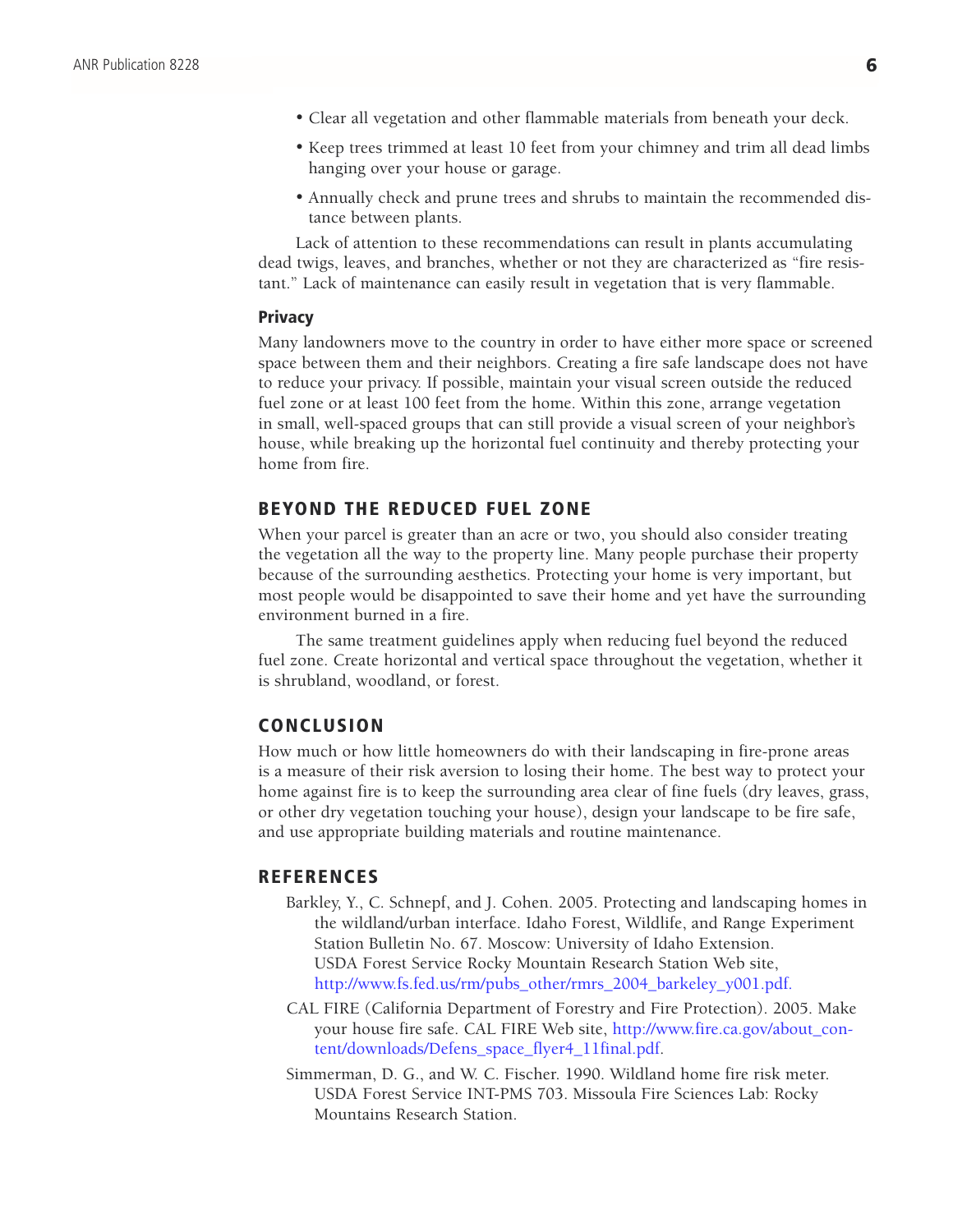- Smith, E. 1998. Living with fire: A guide for the homeowner. Special Publication SP-98-04. Reno: University of Nevada Cooperative Extension.
- Smith, E., and G. Adams. 1991. Incline Village/Crystal Bay defensible space handbook. Reno: University of Nevada.
- State Board of Forestry and Fire Protection. 2006. General guidelines for creating defensible space. State Board of Forestry and Fire Protection Web site, [http://www.bof.fire.ca.gov/pdfs/4291finalguidelines2\\_23\\_06.pdf](http://www.bof.fire.ca.gov/pdfs/4291finalguidelines2_23_06.pdf).
- Tennessee Department of Agriculture. N.d. Firewise landscaping. Tennessee Department of Agriculture Division of Forestry Web site, [http://www.state.tn.us/agriculture/forestry/lit/firewise4.pdf#search='Tennessee](http://www.state.tn.us/agriculture/forestry/lit/firewise4.pdf#search=�Tennessee%2C%20fire%20landscaping) [%2C%20fire%20landscaping.](http://www.state.tn.us/agriculture/forestry/lit/firewise4.pdf#search=�Tennessee%2C%20fire%20landscaping)

# Metric Conversions

|                | <b>Conversion</b><br>factor for | <b>Conversion</b><br>factor for            |                 |
|----------------|---------------------------------|--------------------------------------------|-----------------|
| <b>English</b> |                                 | <b>English to Metric Metric to English</b> | <b>Metric</b>   |
| inch (in)      | 2.54                            | 0.394                                      | centimeter (cm) |
| foot (ft)      | 0.3048                          | 3.28                                       | meter $(m)$     |
| yard (yd)      | 0.914                           | 1.09                                       | meter (m)       |
| mile (mi)      | 1.61                            | 0.62                                       | kilometer       |
| acre (ac)      | 0.4047                          | 2.47                                       | hectare (ha)    |

# For further information

To order or obtain printed ANR publications and other products, visit the ANR Communication Services online catalog at [http://anrcatalog.ucdavis.edu.](http://anrcatalog.ucdavis.edu) You can also place orders by mail, phone, or FAX, or request a printed catalog of our products from

University of California Agriculture and Natural Resources Communication Services 6701 San Pablo Avenue, 2nd Floor Oakland, California 94608-1239 Telephone: (800) 994-8849 or (510) 642-2431 FAX: (510) 643-5470

E-mail inquiries: [danrcs@ucdavis.edu](mailto:danrcs@ucdavis.edu)

An electronic version of this publication is available on the ANR Communication Services Web site at [http://anrcatalog.ucdavis.edu.](http://anrcatalog.ucdavis.edu)



This publication has been anonymously peer reviewed for technical accuracy by University of California scientists and other qualified professionals. This review process was managed by the ANR Associate Editor for Natural Resources.

#### **Publication 8228**

ISBN-13: 978-1-60107-446-1

© 2007 The Regents of the University of California

Division of Agriculture and Natural Resources

All rights reserved.

No part of this publication may be reproduced, stored in a retrieval system, or transmitted, in any form or by any means, electronic, mechanical, photocopying, recording, or otherwise, without the written permission of the publisher and the authors.

The University of California prohibits discrimination or harassment of any person on the basis of race, color, national origin, religion, sex, gender identity, pregnancy (including childbirth, and